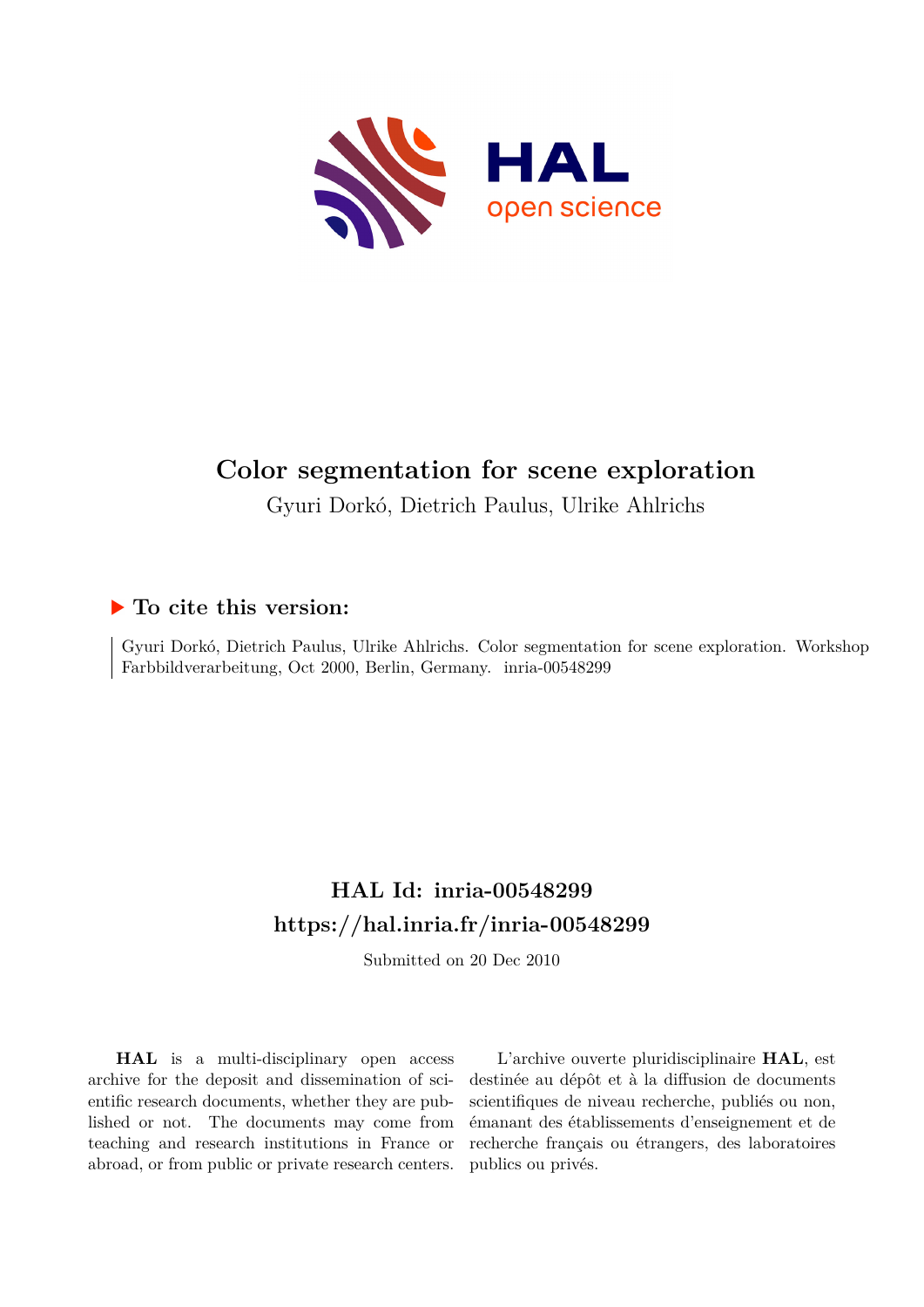### Color segmentation for scene exploration

Gy. Dorkó<sup>1</sup> D. Paulus and U. Ahlrichs

Universität Erlangen–Nürnberg Institut für Informatik Lehrstuhl für Mustererkennung Martensstr. 3, 91058 Erlangen

dorkogy@freemail.hu [paulus/ahlrichs]@cs.fau.de http://www.mustererkennung.de

#### **Abstract**

In this contribution we describe the results of the color structure code algorithm and a modified split and merge algorithm, which both segment a color image into regions. We integrate these algorithms into our system for knowledge–based image analysis and compare the two distinct methods concerning their applicability in our system for knowledge-based exploration of a scene.

### **1 Introduction**

Color images can be segmented into regions, lines or points based on the distribution of colors, similarly to the algorithms in gray–level images. For color images, homogeneity or gradients have to be defined on vector valued functions, rather than the scalar functions used for gray–level images. An example is the well–known region segmentation using the split–and–merge strategy which was extended to color in [DJ93]; in [HP97] we made experiments on different color distances using this segmentation algorithm. Another region segmentation that was proposed for color images is the so–called color stucture code, CSC [RB95]. There exist algorithms for color image segmentation which have no equivalent in gray–level segmentation. These algorithms work locally and classify individual pixels into color classes without considering the spatial neigborhood, e.g. in [ABS90]. In a second step, pixels of one class which are spatially close are grouped to regions. In the following we will not consider such segmentation algorithms.

The paper is organized as follows: we give a description of the color structure code algorithm, in Sect. 2, which we apply in Sect. 3 to natural images taken from the sample set used in our application domain, which is the recognition of office tools in a natural environment. Problems during CSC segmentation and our solutions are described in Sect. 2.3. Several filters for color images are applied in Sect. 3.1. In Sect. 3.2 we outline our system and describe how region segmentation is integrated into it and list results. We conclude in Sect. 4 and give an outlook on further work.

## **2 Color Structure Code Segmentation**

The CSC color segmentation which we use here was first introduced in [RB95]. Although it was described previously in this series of workshops, we briefly repeat the description using some other formalism, so this contribution is self-contained. The base of this color image segmentation method is a special data structure described in Sect. 2.1. The code element which represents the regions is described in Sect. 2.2 besides of its creation procedure which is the most relevant part of the algorithm. Sect. 2.3 points out some problems of the segmentation and its implementation and it also gives some methods how to solve them.

 $^{1}$ Gy. Dorkó is funded by SOKRATES. He is a student in Kálmán-Kandó Polytechnic, Budapest.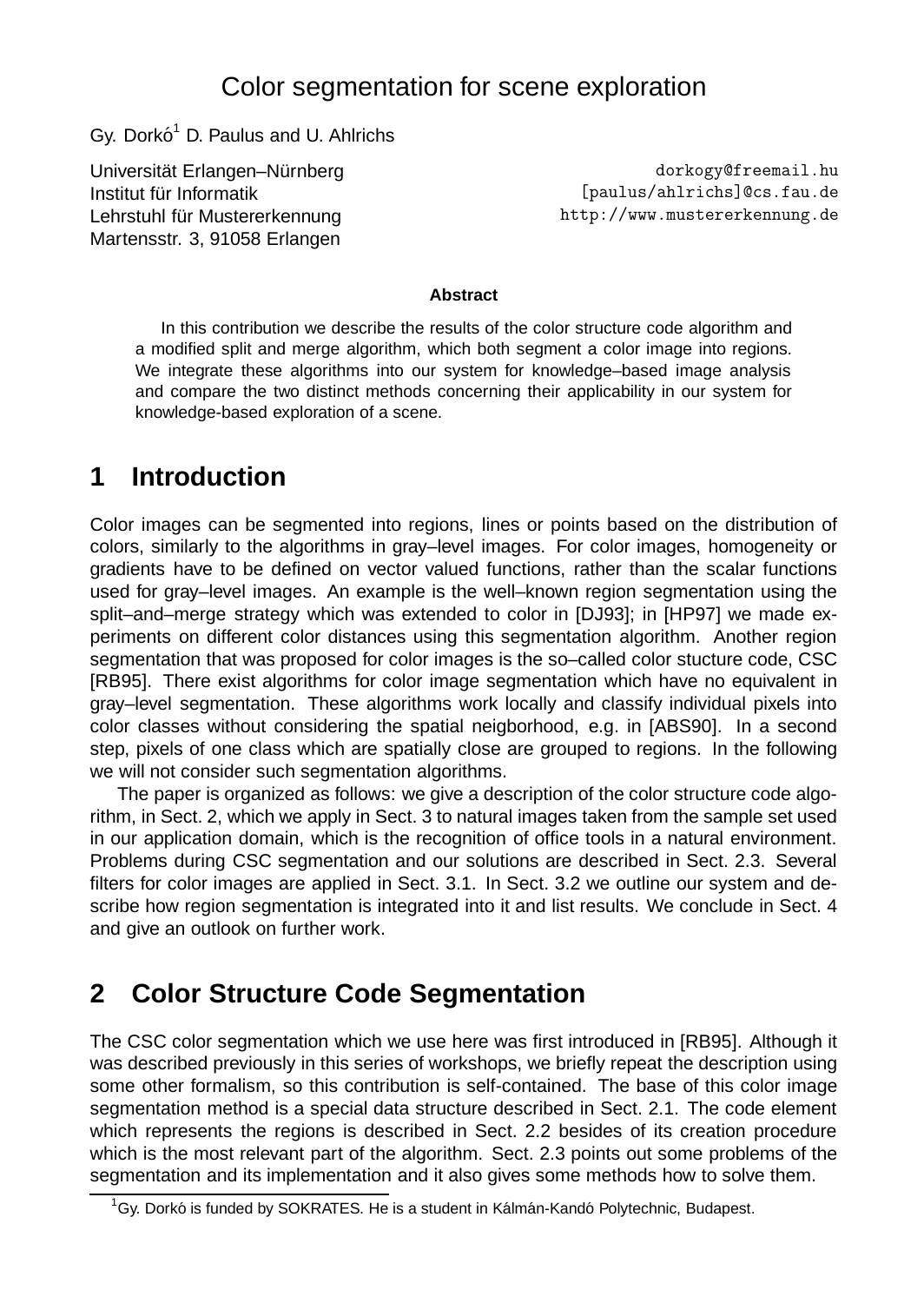### **2.1 Hexagonal structure**

The CSC segmentation is based on a special data structure so-called hexagonal island structure, Fig. 1. Let the smallest circles be pixels and seven pixels in a specified structure (Fig. 2, left) compose an island. These small islands are so-called "islands on level 0". Each seven islands compose another island on level 1 in the same structure and seven of these new islands construct another one on level 2. Continue this procedure until one island covers the whole image. Notice that an island on level *N* contains seven islands at most from level *N* − 1 or when *N* = 0 it contains seven pixels instead.

Notice that two neighboring islands on level *N* are overlapped and they share one and only one sub-island; on level 0 this means they share a single pixel. To apply this structure to an orthogonal bitmap can bring up some difficulties. One simple method for this transformation is to shift every other row theoretically by half of a pixel either left or right. Fig. 2 (center) illustrate an island on level 0 and level 1 over an orthogonal bitmap. By the help of Fig. 2 (rightmost), an island is shown on level 2 but let us point out that the overlapping part of its sub-islands are not precise. It is confined to one shared sub-island and not other additional pixels.





This hierarchical structure would seem to be complicated but it worth while to build up because this will make the algorithm so fast and accurate later.

#### **2.2 Creating code elements**

On the described hexagonal hierarchical structure each island has one or more so-called code elements. On level 0 a code element simply means linked pixels which are similar in color. Each island on level 0 has up to seven code elements depending on the image and the applied color similarity. It is also important that the whole island is "covered" by code elements. On an island on level *N* where *N >* 0 a code element is defined as liked code elements of its sub-islands which are connected. A code element can be implemented as an array of pointers to other code elements and on level 0 as an array of image coordinates. The code elements are stored on the appropriate islands together with other attributes like area (number of pixels) and mean color.

In our implementation this creation procedure is a simple request to create all code elements of the "top level island" and it does everything else due to the following recursive algorithm: First of all an island on level *N >* 0 calls the procedure to create code elements on all of its sub-islands if necessary (recursion). After all the code elements of its sub-island have been computed we can create some new ones on the island itself and link the appropri-



Fig. 2: From left to right: islands on level 0 on hexagonal, and orthogonal strcture. island on level 1, island on level 2 over an orthogonal bitmap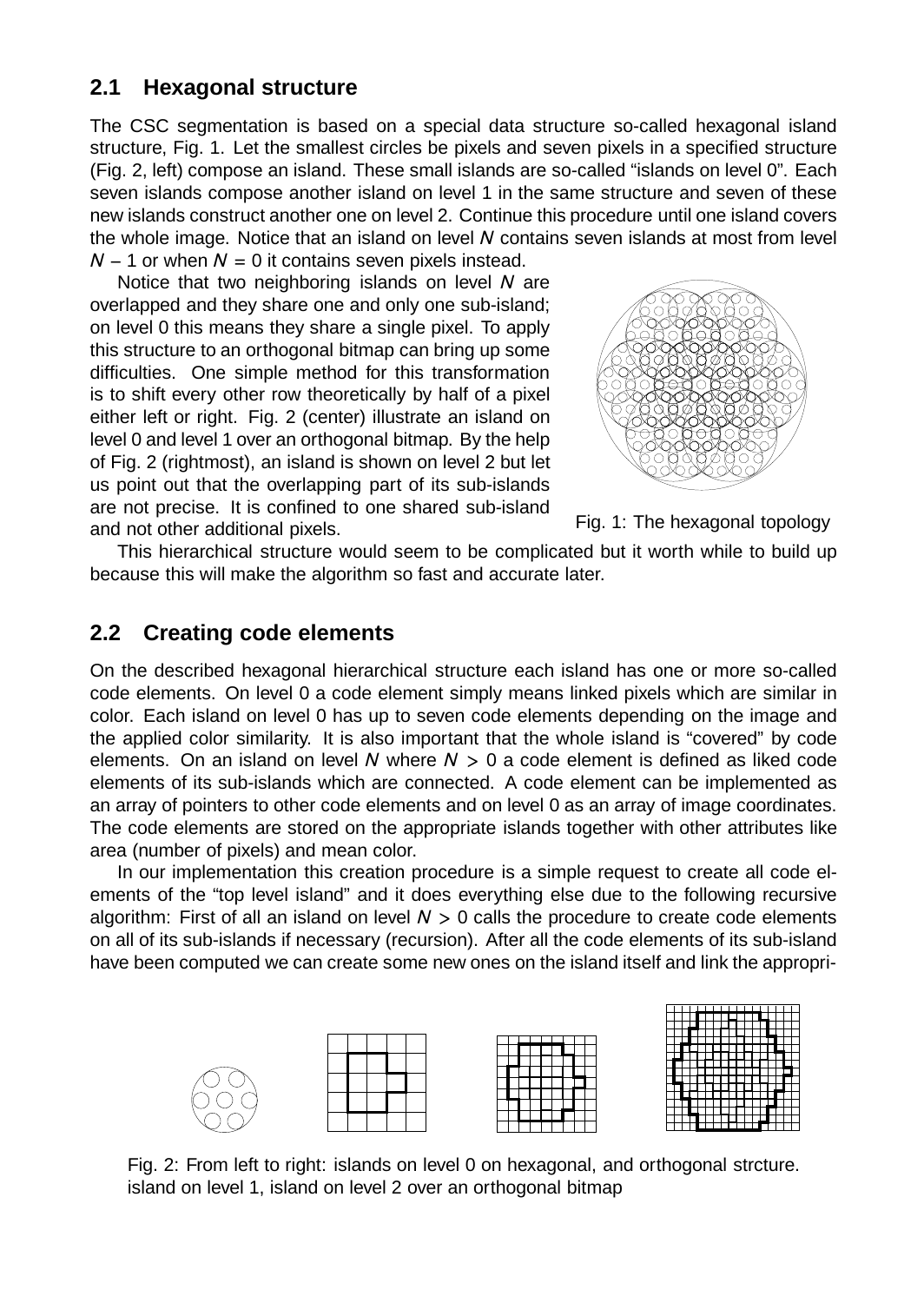ate sub-code elements to their lists. Two sub-code elements must be attached to the same code element if they are connected and must not if they are not. Whether two elements are connected or not, can be detected easily by comparing their list of sub-code elements. If they have an identical entry they are connected. This part of the algorithm is also called the linking phase.

Trivially, the code element creation is different on level 0 from that on any other level. Here we create code elements for the pixels itself on each island. Two pixels are connected to the same code element if they are similar in color as mentioned earlier in this section.

Furthermore during the linking process it is unnecessary to create code elements with only one sub-code element because if the algorithm did not find any connected element on the same level means that this would be a so-called "root code element" and it can be collected globally in an array.

This "hierarchical region growing" part of the algorithm would not have been as powerful and accurate as it is without the following splitting phase [RB95] which extend the segmentation with a global view. That means, before two connected sub-code elements are to be linked we check the color similarity between their mean colors. If they are not similar they will not be liked; moreover they must be separated by this method because they share a region on a previous level. The subregions of this common region will be associate to the one which is closer in color. Therefore some additional splitting could be required on the lower level and in these cases we should act in the same way which means an elegant recursion in the implementation.

#### **2.3 Final steps**

After the previous phases the results (the regions) are represented hierarchically. Each region has a root element which is stored either as an "immediate" root<sup>2</sup> or as a simple code element on the "top level island"<sup>3</sup>. Usually this hierarchical information cannot be used directly. The final phase is responsible for converting them into an appropriate format. This can be a label image<sup>4</sup> or a set of chain codes. The other important task of this phase is to clear up some problems and difficulties of the original segmentation algorithm.

#### **Problems and difficulties**

During the implementation of the described algorithm we may meet some difficulties or problems. In rare cases the splitting phase can cause unconnected regions: To split one code element from another always cut a region out. In absence of this sub-region, the original area represented by the "maimed" code element is not one region any more but two. Fig. 3 shows a small example: The pixels marked "A" "O" and "X" were connected to the same region but because of some reasons they had to be separated into two parts ("A" and "X"). If "O" belongs to the same region as "X" it would not cause any problem but in the other case cutting the pixel "O" out makes the region "X" unconnected. To avoid this and similar confusions we integrated an algorithm after the splitting phase to detect these problems.

"Empty" code elements are another effect of the splitting method but instead of the previous problem it can be detected and solved easily. Another region connectivity problem is due to the special hexagonal structure, directly to the special neighborhood relation. It is

 $1$ If a code element did not find any partner on a level it becomes a kind of root. These special elements can be collected separately during the execution of the algorithm.

 $2$ The one and only island on the topmost level. It covers the whole image.

 ${}^{3}$ A matrix with the same size as the original image. Each element corresponds to a number which specifies the associated region (so-called region number).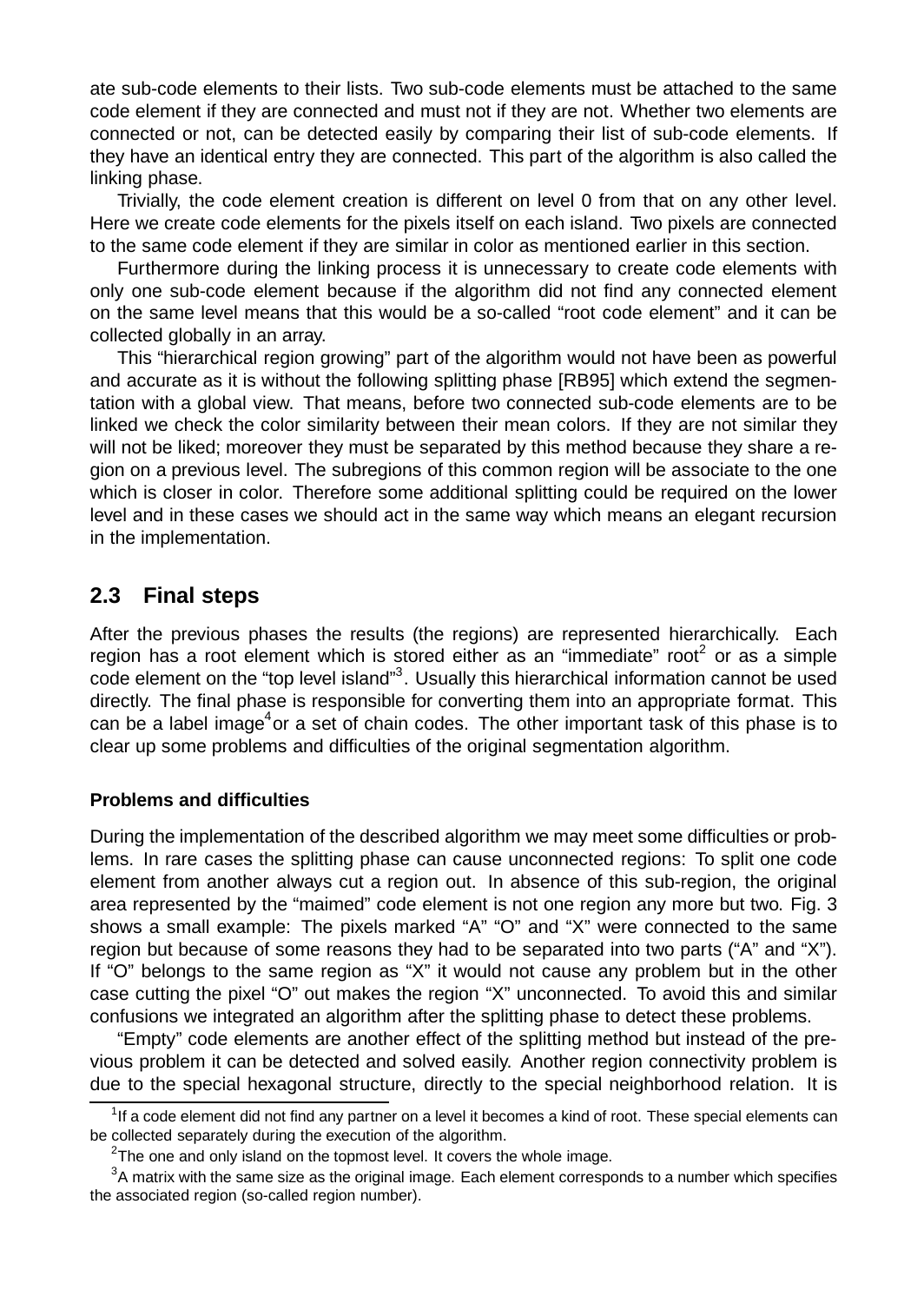

Fig. 3: A region becomes unconnected



Fig. 4: Homogenous diagonal line

neither 4-connected nor 8-connected. An example is shown on Fig. 4 where a one pixel wide diagonal line has been segmented as multiple regions but not as single pixels. The pixels marked with the same numbers are segmented into one region. Due to the special neighbor relation this line is segmented to small parts and each part has 2 pixels.

An easy solution of the previously described problems is an extention of the final phase. The detection and the correction of these problems are easier on the output (converted) structure than on the hierarchical representation. If the output is a label image, this simply requires relabeling the whole structure at the very end of the algorithm. In the implementation it means applying a flood-fill algorithm to each region. If it uses 4-connectivity the last problem will be solved. The empty code elements will disappear as well as the unconnected regions because their parts will be "reordered" with different numbers. It is also important to mention that this method is not the perfect solution but it solves the problem very quickly.

## **3 Experiments**

The primary goal of our knowledge–based system for scene exploration is to combine active vision, object recognition, and knowledge–based pattern analysis. One application of the architecture for this system which is described in [AFPN99] is to find objects in an office room.

In Fig. 12 we see left the input image of an image taken from the sample set of office tools, in the center the result computed with the method described in [DHP95] is shown, right we have our new results computed with the CSC algorithm. The CSC algorithm has one major parameter, which can be tuned in the implementation, namely the threshold which determines the similarity of two color vectors depending on a chosen color distance. The results vary considerably with the selection of this parameter; the results in Fig. 5 show the mean of the number of computed regions depending on the threshold. In one hand the following experiment shows that after applying the segmentation routine with the same paramters the number of regions are about the same on different images (with same dimensions and conditions). In another hand we could see that it depends on the pre-processing and the final phase as well as the threshold level. We conclude it worth while to apply a filter (in our example an SNN filter in a special hexagonal structure) and an opening by the final phase in order to avoid small regions.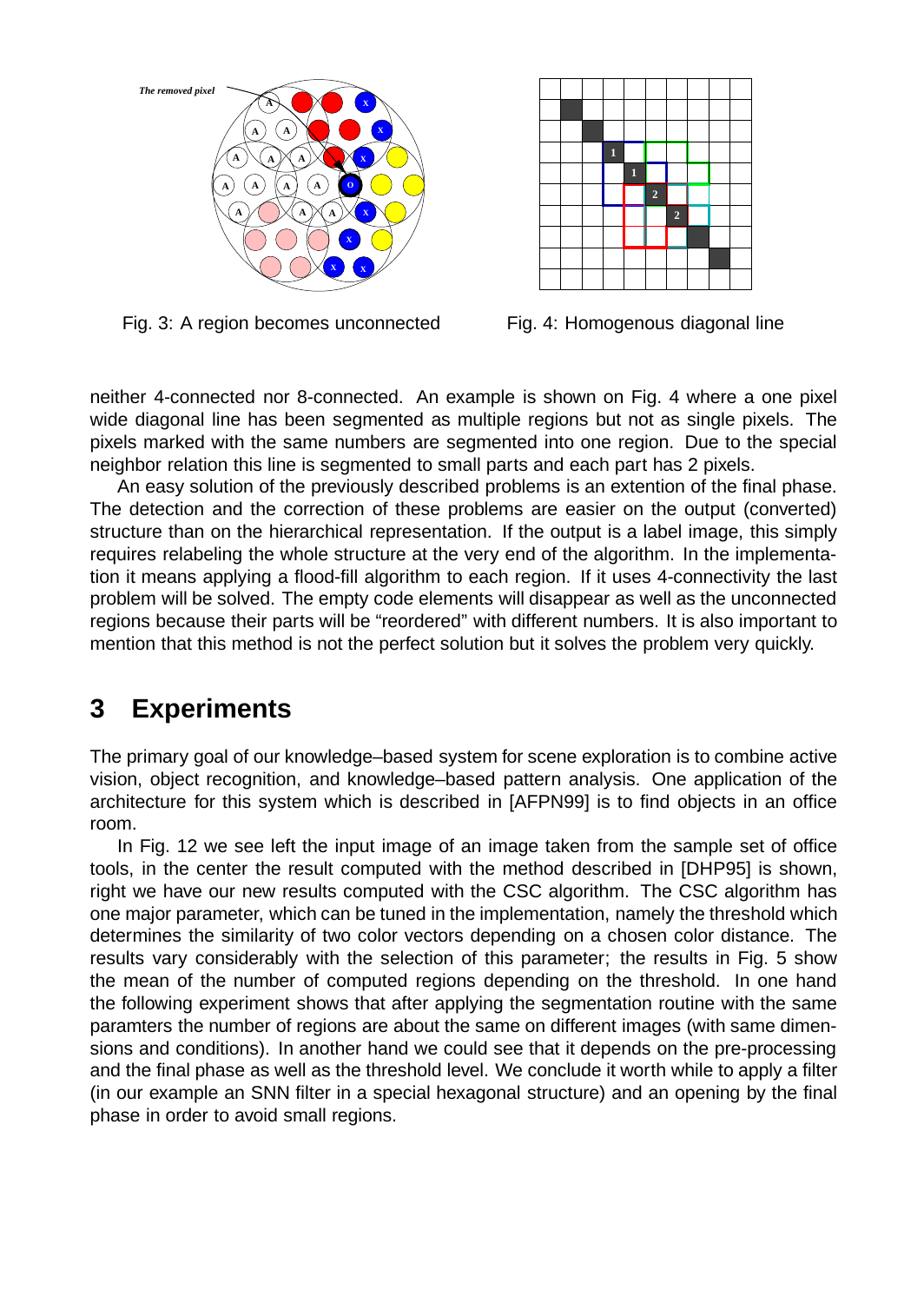

The similarity of the curves resulting from different pictures shows, that the choice of the threshold can be deterimined for an experiment globally, without the need of adjusting it to an individual picture.



| Number of regions                                                                                                         |                                 | Time for computation                                                                                     |                                                               |
|---------------------------------------------------------------------------------------------------------------------------|---------------------------------|----------------------------------------------------------------------------------------------------------|---------------------------------------------------------------|
| Un-filtered (Fig. 7)<br>Vector impulse noise (Fig. 8)<br><b>SNN</b> (Fig. 9)<br>Vector median (Fig. 10)<br>Mean (Fig. 11) | 512<br>428<br>364<br>292<br>529 | Filtering:<br>Structure creation:<br>Segmentation (linking+splitting):<br>Finalizing (labeling+opening): | $0.21$ sec<br>$0.14$ sec<br>1.68 <sub>sec</sub><br>$0.42$ sec |

Table 1: Results of experiments: Number of regions (left) and computation times (right)

### **3.1 Color Preprocessing**

Before a segmentation algorithm is applied to an image, we usually do some preprocessing. Filtering is one of the most important and usual part of that. We applied a symmetric nearest neigbor filter (SNN), a color vector median, as proposed in [SSW99], and a color mean filter to the input images which we also overlayed with noise. The original image is shown in Fig. 6; Fig. 7 to Fig. 11 are the segmentation results represented by contours. The number of regions found are listed in Table 1 left. The computation times for our programs which were compiled with GCC and computed on a Pentium III computer (600 MHz) under Linux are listed in in Table 1 right; the image size was  $768 \times 576$ .

#### **3.2 System**

In order to localize objects in an office room, we apply various steps which require color image processing.

First, objects are individually presented to the system in order to compute color histograms. The objects are then put into the scene, i.e. into the office room. An estimate of the object's position is calculated using color histogram backprojection. In most cases, the intensity-normalized *rg* space performed best here, as described in [CPAH98]. An active camera is then moved on a linear sledge and points are tracked during the movement. Color again improved the results when compared to tracking of points in gray–level images [HP97]. The result of tracking is combined with calibration information on the camera and the results of histogram backprojection to compute 3D estimates for the positions of objects.

Close-up views are now captured showing details of the scene at the estimated object positions. These images are subject to color region segmentation. The images used in this paper are taken from such experiments. Features of the color regions, such as size and mean color are further used for knowledge-based verification of the object positions. A semantic network is used for knowledge representation [AFPN99].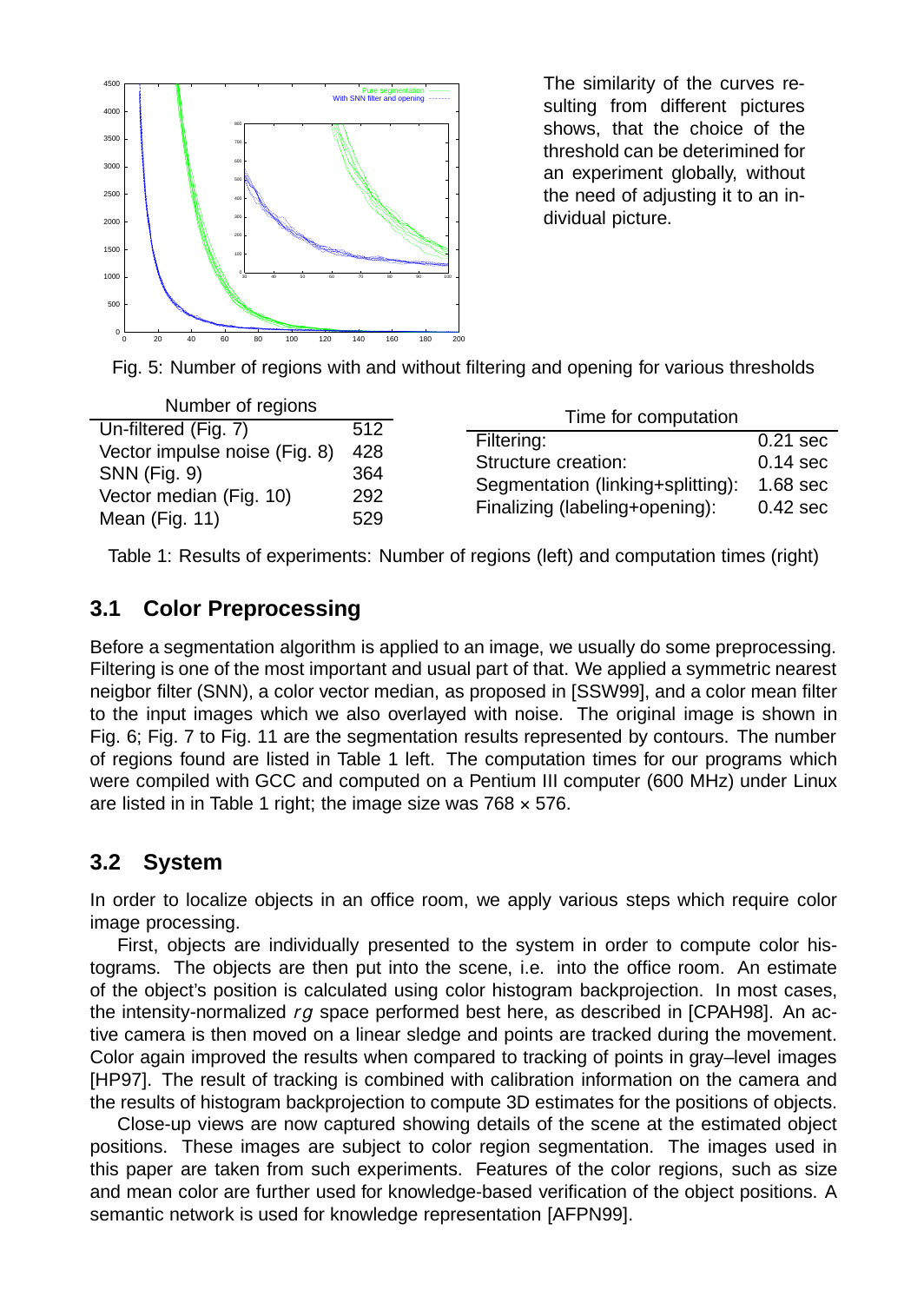The computation consists of a (possibly iterated) sequence of individual processing steps. During object verification, close–up views of objects captured by the active camera are subject to segmentation. We provided a common interface to the two segmentation algorithms used; this way they could be dynamically exchanged in the program. We also varied the color space and distance measure.

### **4 Conclusion and Future Work**

The CSC algorithm was integrated into the system for office exploration described in Sect. 3.2. It now provides an alternative to the segmentation [DHP95]; with respect to computation times, the CSC algorithm is superior, i.e. faster. Performance evaluation of image segmentation is a non–trivial subject. In principle, the parameters of each algorithm used in the sequence of processing steps has to be varied and the results have to be judged according to some criterion; the number of regions, as shown in Fig. 5 cannot serve as an ultimate criterion. In our case, the evaluation is based on the final recognition rate and the rate of successfully found objects in the office room. This work is carried out currently. First results showed recognition rates in the range of 70% which is similar or slightly superior to our previous results; the computation times were lower with the CSC approach.

### **References**

- [ABS90] I. Andreadis, M.A. Browne, and J.A. Swift. Image pixel classification by chromaticity analysis. Pattern Recognition Letters, 11:51–58, 1990.
- [AFPN99] U. Ahlrichs, J. Fischer, D. Paulus, and H. Niemann. Approach to Active Knowledge-Based Scene Exploration. In M. Bramer, A. Macintosh, and F. Coenen, editors, Research and Development in Intelligent Systems XVI – Proc. of the 19*th* SGES International Conference on Knowledge-Based Systems and Applied Artificial Intelligence (ES99), BCS Conference Series, pages 289–301, Cambridge, 1999. Springer.
- [CPAH98] L. Csink, D. Paulus, U. Ahlrichs, and B. Heigl. Color Normalization and Object Localization. In V. Rehrmann, editor, Vierter Workshop Farbbildverarbeitung, pages 49–55, Koblenz, 1998. Föhringer.
- [DHP95] J. Denzler, B. Heigl, and D. Paulus. Farbsegmentierung für aktives Sehen. In Rehrmann [Reh95], pages 9–12.
- [DJ93] M. Dubuisson and A.K. Jain. Object contour extracting using color and motion. In IEEE Conference on Computer Vision and Pattern Recognition, pages 471–476. New York City, 1993.
- [HP97] B. Heigl and D. Paulus. Punktverfolgung in Farbbildsequenzen In D. Paulus and Th. Wagner, editors, Dritter Workshop Farbbildverarbeitung, pages 87–92 & 105, Stuttgart, 1997. IRB-Verlag.
- [RB95] V. Rehrmann and M. Birkhoff. Echtzeitfähige Objektverfolgung in Farbbildern. In Rehrmann [Reh95], pages 13–16.
- [Reh95] V. Rehrmann, editor. Erster Workshop Farbbildverarbeitung, volume 15 of Fachberichte Informatik, Universität Koblenz–Landau, 1995.
- [SSW99] B. Smolka, M. Szezepansik, and K. Wojciechowski. Random walk approach to the problem of impulse noise reduction. In K.-H. Franke, editor, 5. Workshop Farbbildverarbeitung, pages 43–50, Ilmenau, 1999. Schriftenreihe des Zentrums für Bild- und Signalverarbeitung e.V. Ilmenau.